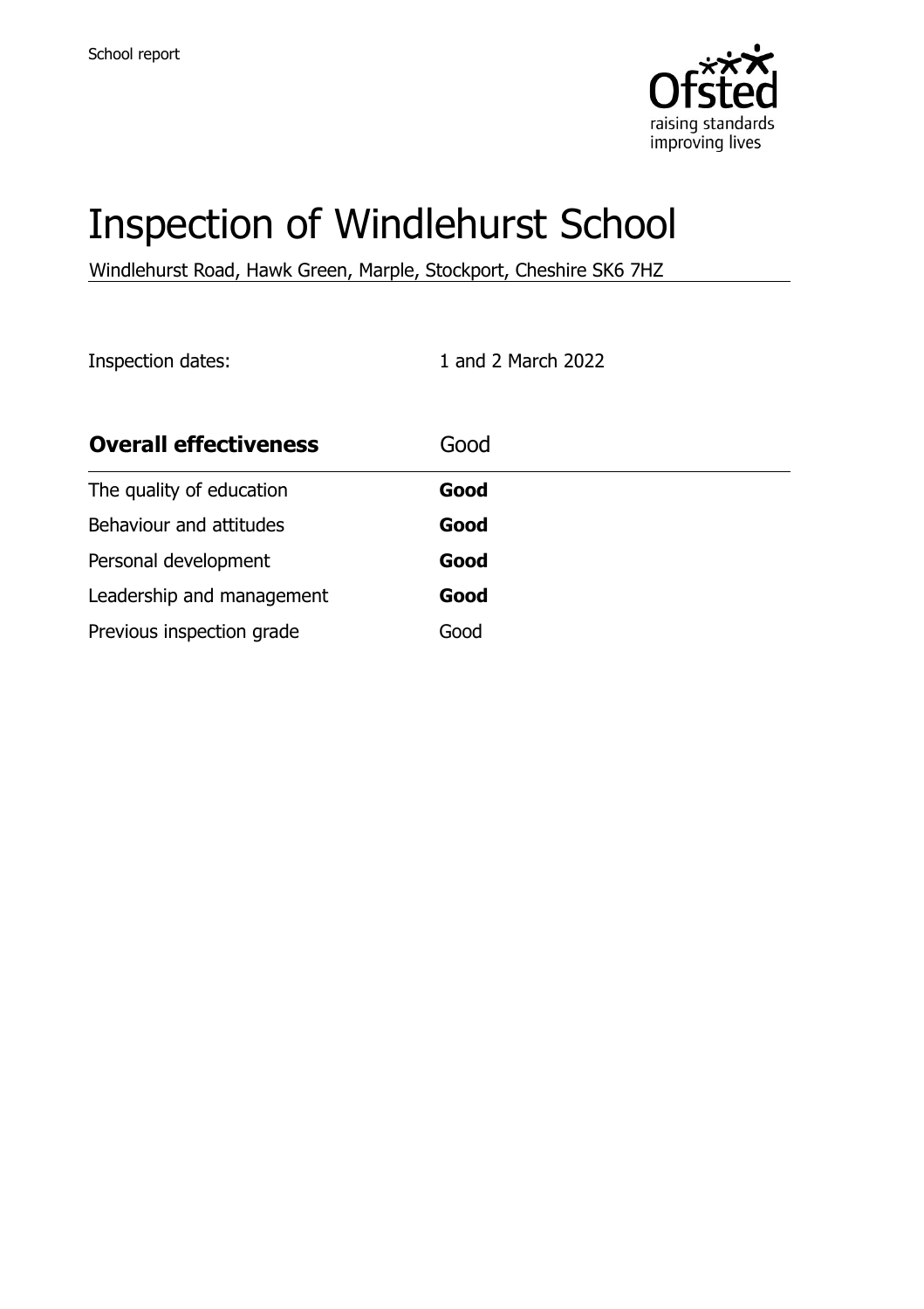

## **What is it like to attend this school?**

Pupils benefit from a calm and welcoming environment. They learn to take responsibility for their own actions. Pupils are keen to meet the high expectations that staff set for both their learning and behaviour.

Pupils are supervised well and they benefit from particularly strong relationships with staff. Pupils are happy in school and behave respectfully. They value the small class sizes. Pupils said that they are given the attention that they need.

Pupils settle quickly at the start of lessons due to well-planned and regularly rehearsed routines. Teachers use the information in pupils' education, health and care (EHC) plans well to support pupils to access the curriculum.

Pupils achieve well. They gain a range of qualifications, including English and mathematics, by the end of Year 11. Those pupils attending alternative providers develop sufficient confidence to move on to further education or a work placement. Parents and carers are highly positive about the quality of education that their children receive.

Pupils feel safe in school. They understand how to keep themselves safe online and feel that they can speak to a trusted adult if they have a concern. Pupils said that there are some instances of bullying but that staff are quick to deal with these incidents effectively.

### **What does the school do well and what does it need to do better?**

Leaders have designed and implemented a broad and balanced curriculum for pupils. Teachers, with the support of teaching assistants, deliver learning in a logical way so that pupils build upon what they know already. For example, in history pupils employed their information and communication technology skills when researching a local village. Teachers make sure that pupils can remember previous learning by revisiting earlier content regularly and addressing pupils' misconceptions when necessary.

Leaders have ensured that there are effective systems in place to help teachers to understand pupils' individual needs. Staff quickly identify those pupils with special educational needs and/or disabilities (SEND). Pupils with SEND engage well in lessons. Leaders are ambitious for this group of pupils.

Pupils read frequently. Most pupils use and apply their reading skills across different subjects well. The dedicated team of staff who support pupils with SEND use their expertise to assess pupils' reading knowledge. This information is then used by teachers to ensure all pupils can access the curriculum. There are also reading support programmes in place to help pupils to catch up with their reading if they fall behind. However, leaders' use of reading assessments to inform additional support varies slightly in its effectiveness. This means that a small number of pupils do not progress as well through the reading curriculum as they should.

Pupils engage well in lessons and they enjoy learning. There is very little disruption in classrooms because staff know pupils well. Staff use their knowledge and expertise well to

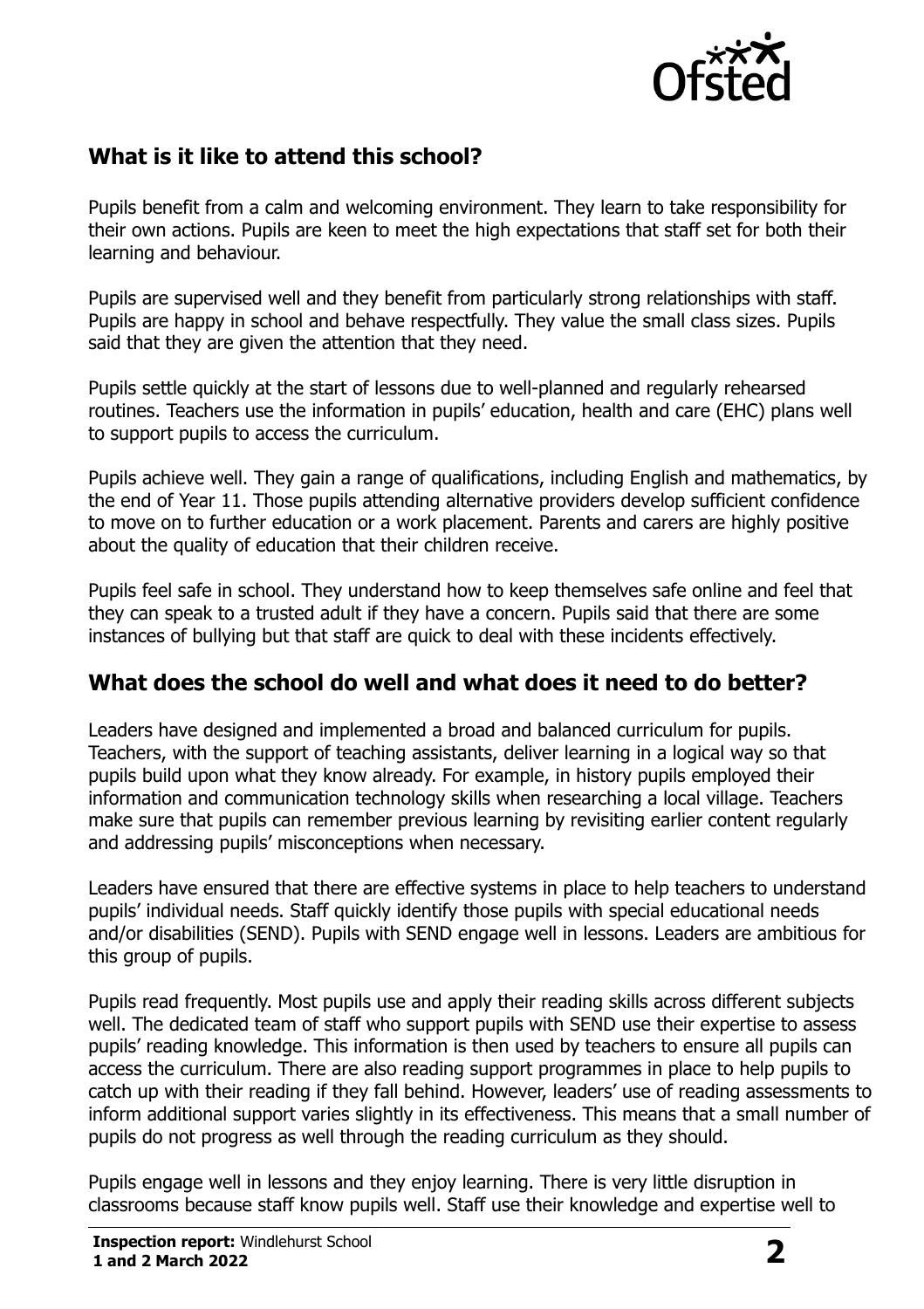

skilfully manage pupils' behaviour. Those pupils who have difficulty in attending school as regularly as they should are provided with appropriate support. There have been marked improvements in some pupils' attendance and behaviour over time. However, senior leaders do not make the best use of attendance and behaviour information to inform support programmes for a small number of pupils.

The support for pupils' personal development is a strength of the school. Pupils understand the meaning of democracy and other aspects of life in modern Britain. They enjoy outdoor learning, where they learn to collaborate with their peers and plan activities such as outdoor cooking. Pupils partake in the Duke of Edinburgh's Award. This helps pupils to learn the value of voluntary work in the community and about how to be successful in the workplace.

Senior leaders and governors have managed the school well through the COVID-19 pandemic. For example, they have used additional funding effectively to support staff and pupils to become familiar with the systems to deliver remote education. This has ensured that pupils continued to access the curriculum in many subjects while working from home. This has worked particularly well in English and mathematics.

Senior leaders and governors have a clear vision for the school. They encourage pupils to look after their own physical and emotional well-being so that they feel safe and happy. Staff are overwhelmingly supportive of leaders. Staff said that leaders are considerate of their wellbeing and workload. Governors know the school well and provide effective support and challenge to leaders.

## **Safeguarding**

The arrangements for safeguarding are effective.

Leaders have robust systems to identify safeguarding concerns. This enables prompt and timely support for pupils. Staff report and share any safeguarding issues with leaders.

Leaders, staff and governors have had relevant training so that they understand and fulfil their safeguarding roles and responsibilities. Leaders work well with other agencies to make sure that pupils and their families get the support that they need.

Pupils are supported well to manage risks online, including those associated with social media. For instance, they learn about the dangers of sending or posting inappropriate content and linked issues relating to stereotyped attitudes towards different genders.

### **What does the school need to do to improve?**

#### **(Information for the school and appropriate authority)**

■ Leaders do not use assessment information consistently well to shape the additional support for a small number of pupils when they fall behind with their reading. This means that these pupils do not progress through the reading curriculum as quickly as they should. Leaders should ensure that they use the information about the gaps in pupils' reading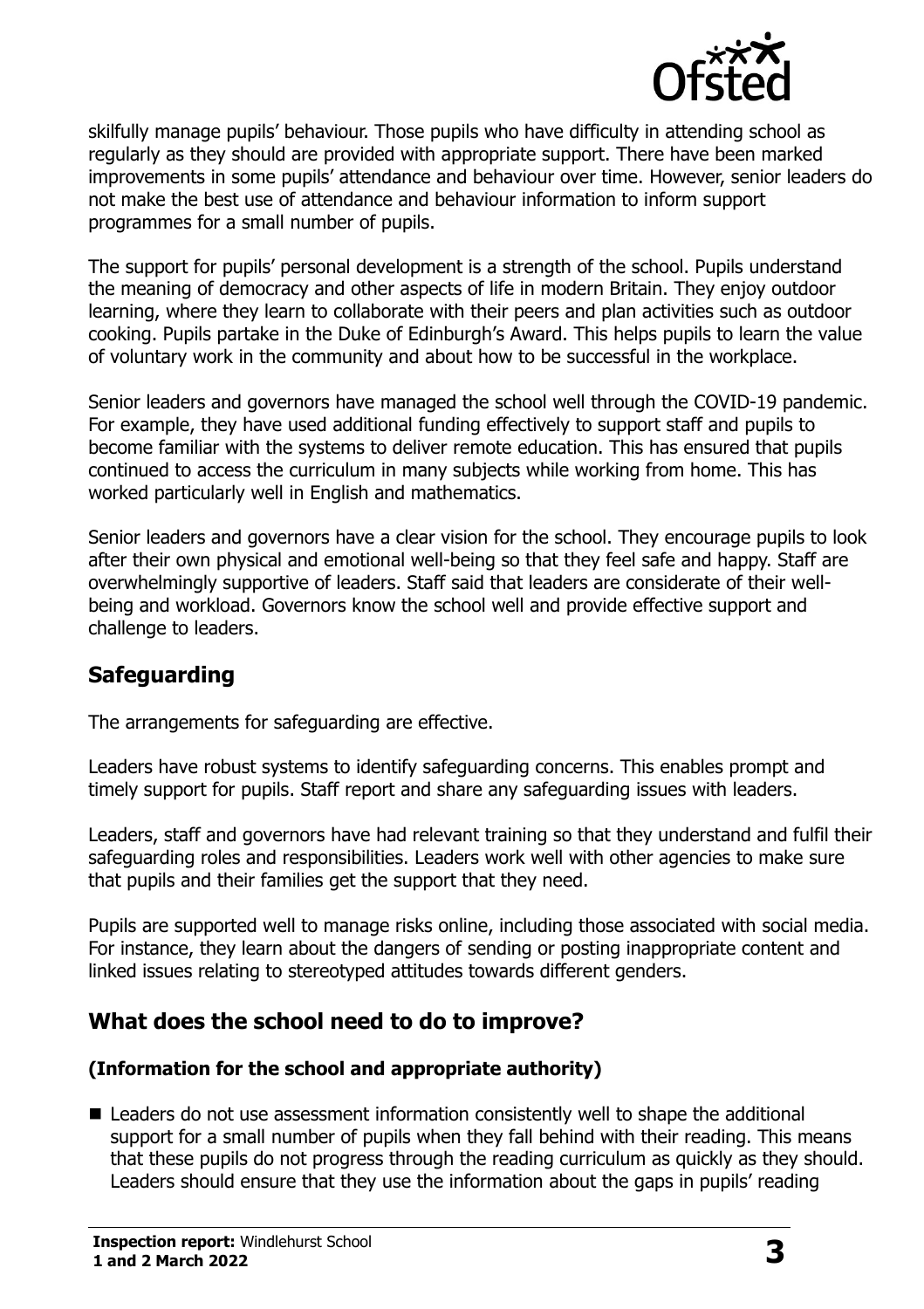

knowledge effectively so that this small number of pupils receive the support they need to quickly become fluent and confident readers.

■ Leaders do not use the information they hold about some pupils' behaviour and attendance to inform the support that this group of pupils receive. This prevents leaders from being able to provide the best possible help for these pupils and their families. Leaders should ensure that they use the information they hold relating to pupils' attendance and behaviour consistently well to more fully understand barriers to improvement. This will allow leaders to help pupils to overcome these barriers, attend school more regularly and regulate their own behaviour.

#### **How can I feed back my views?**

You can use [Ofsted Parent View](http://parentview.ofsted.gov.uk/) to give Ofsted your opinion on your child's school, or to find out what other parents and carers think. We use information from Ofsted Parent View when deciding which schools to inspect, when to inspect them and as part of their inspection.

The Department for Education has further quidance on how to complain about a school.

If you are the school and you are not happy with the inspection or the report, you can [complain to Ofsted.](http://www.gov.uk/complain-ofsted-report)

#### **Further information**

You can search for [published performance information](http://www.compare-school-performance.service.gov.uk/) about the school.

In the report, '[disadvantaged pupils](http://www.gov.uk/guidance/pupil-premium-information-for-schools-and-alternative-provision-settings)' refers to those pupils who attract government pupil premium funding: pupils claiming free school meals at any point in the last six years and pupils in care or who left care through adoption or another formal route.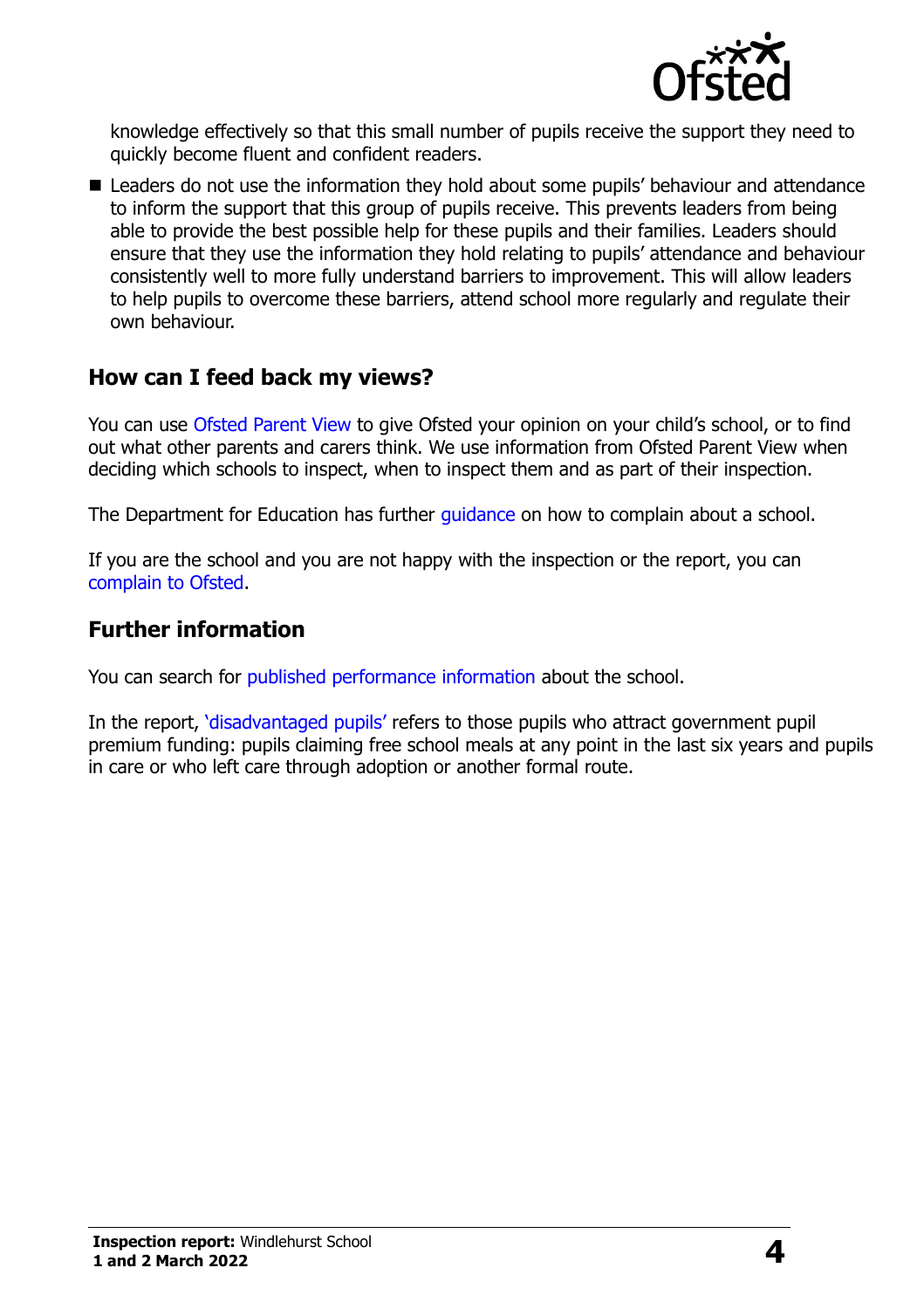

## **School details**

| Unique reference number             | 131889                                                           |
|-------------------------------------|------------------------------------------------------------------|
| <b>Local authority</b>              | Stockport                                                        |
| <b>Inspection number</b>            | 10212218                                                         |
| <b>Type of school</b>               | Special                                                          |
| <b>School category</b>              | Community special                                                |
| Age range of pupils                 | 11 to 16                                                         |
| <b>Gender of pupils</b>             | Mixed                                                            |
| Number of pupils on the school roll | 48                                                               |
| <b>Appropriate authority</b>        | The governing body                                               |
| <b>Chair of governing body</b>      | Diana Horrocks                                                   |
| <b>Headteacher</b>                  | <b>Christopher Ormiston</b>                                      |
| Website                             | www.windlehurst.stockport.sch.uk                                 |
| Date of previous inspection         | 14 May 2019, under section 8 of the<br><b>Education Act 2005</b> |

## **Information about this school**

- The school operates on two sites, the Hawk Green Site and the Millbrook Site.
- School leaders use four alternative providers for some pupils.
- The school provides for secondary-age pupils with social, emotional and mental health (SEMH) needs. All pupils have an EHC plan.
- There are some pupils with complex SEMH needs who have agreed part-time placements at the school. These pupils attend the Millbrook Centre.
- The school meets the requirements of the Baker Clause, which requires schools to provide pupils in Years 8 to 13 with information about approved technical education qualifications and apprenticeships.

## **Information about this inspection**

The inspectors carried out this inspection under section 5 of the Education Act 2005.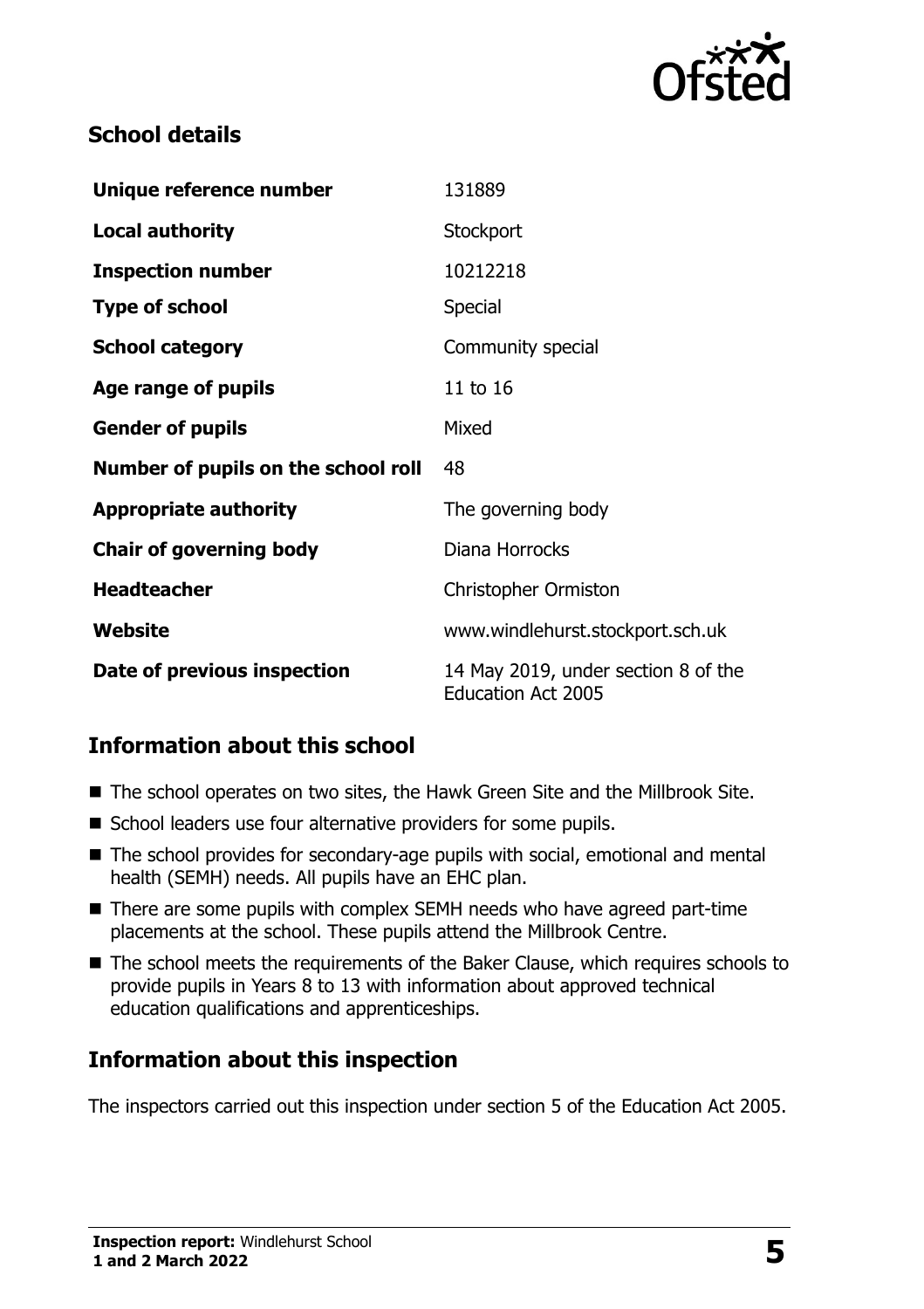

This was the first routine inspection the school received since the COVID-19 pandemic began. Inspectors discussed the impact of the pandemic with leaders and have taken that into account in their evaluation of the school.

- During the inspection, inspectors held meetings with senior leaders, subject coordinators, class teachers and support staff. An inspector spoke with a representative of the local authority. An inspector also met with two members of the governing body, including the chair of governors.
- Inspectors considered the responses to Ofsted Parent View, the online questionnaire for parents, including the free-text responses. Inspectors also reviewed the responses to Ofsted's online pupil and staff questionnaires.
- Inspectors met with staff responsible for safeguarding at the school. They looked at a range of documentation relating to safeguarding. Inspectors spoke with staff and pupils about safeguarding.
- **Inspectors observed and spoke informally to pupils at breaktimes, form time and** on arrival at the school. They spoke about bullying, behaviour and leaders' expectations of pupils' behaviour.
- **Inspectors carried out deep dives in English, mathematics, science and history.** For each deep dive, inspectors discussed the curriculum with leaders, visited a sample of lessons, spoke to teachers, spoke to some pupils about their learning and reviewed samples of pupils' work. Inspectors also looked at the school's provision for reading, especially during lessons across different subjects.

#### **Inspection team**

Jon Ashley, lead inspector **Ofsted Inspector** Nell Banfield **Ofsted Inspector**